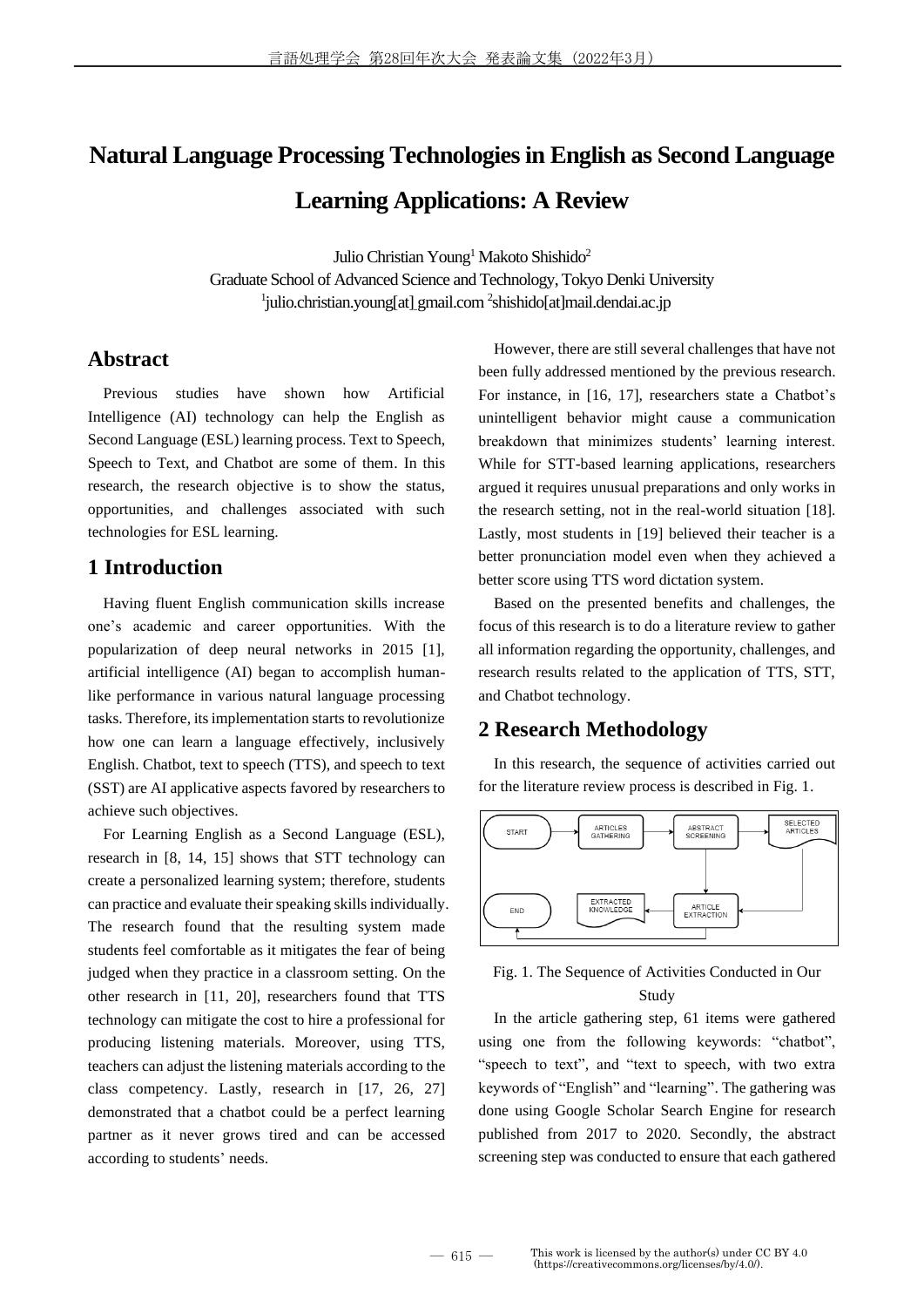article truly presented the potential benefits and challenges of such technologies in English learning. Based on the abstract screening step, there are only 26 remaining articles (5 in TTS, 6 in STT, and 15 in Chatbot domain). Finally, the remaining articles will be read to extract all information under these categories.

- 1. How they implement their technology of choice to help the learning process.
- 2. The opportunity assumed.
- 3. The research results.
- 4. The presented challenges in the implementation part.

The summarization from all points above will be presented in the next section. For readers' convenience, the summarization results for each technology will be presented in a separate subsection.

# **3 Previous Research**

#### **3.1 TTS for English Learning**

**Learning Strategy -** Several learning strategies can be incorporated with TTS technology such as Listening comprehension [11, 13], phonological acquisition [12], words dictation [19], and word rhyme & synonym [20].

**Opportunity –** Through various implementations, researchers believe there are advantages of TTS for ESL learning, which are.

- 1. TTS technology mitigates the cost and time to hire professionals for producing listening materials [11, 20].
- 2. Facilitator has total control of speech rate, loudness, tone, speaker's identity, and delay between a word in the produced materials [11, 12, 13].
- 3. TTS service read reads the words at a constant rate and each word is rhythmically segmented [20].
- 4. Audio files produced by the TTS service have a native-like pronunciation which might enrich students' language input [13].

**Results -** Research in [12, 20] conclude that both of students who learn with human voices and audio materials from TTS have a similar learning performance; while research in [11, 19] conclude that students who learn with TTS assistance perform better learning performance compared to students that learn with the conventional method. On the other hand, qualitative research [13] on teacher perspective in incorporating the TTS technology for ESL learning also yielded a positive result. EFL teachers believed TTS might be useful to create listening materials and the produced material has a similar pronunciation to the native speaker so it might be beneficial to students.

**Challenges -** Despite its positive impact, there are several challenges for its application, such as.

- 1. Due to unnatural voice characteristics and emotionless intonation, most participants prefer ESL teachers to TTS technology [19].
- 2. TTS technology doesn't truly understand the concept of language, so there is no confirmation whether each word is spelled correctly or not [13].
- 3. Current TTS technology has no intonation to some punctuations (e.g., exclamation or question mark) resulting in wrong intonation to exclamatory and interrogative sentences [13].

#### **3.2 STT for ESL Learning**

**Learning Strategy -** In ESL Learning, researchers mainly incorporated STT technology for pronunciationrelated activities which include single vowels pronunciation [21], students' phonetic and fluency evaluation [15, 18], and utterance practice [8, 14, 15]. However, in [22], researchers utilize STT technology to provide real-time transcription of EFL teachers' speech in a classroom.

**Opportunity –** The previous research stated there are several advantages of STT for ESL learning which are.

- 1. Mitigate the resources needed for one-on-one practice that involves a native speaker [8, 18].
- 2. Provide a less intimidating and serene practice environment as students often feel uncomfortable, and fear to be judged to practice in a public [15].
- 3. STT implementation for speech transcription [22] provides dual-modality so it might be useful to fit students' learning styles.

**Results -** All previous quantitative research shows a positive result on students' perception regarding STTbased learning applications [8, 14, 15, 21, 22]. Most participants in [8, 14, 15] felt less intimidated in their speaking practices using STT; it fits their learning preferences, and they're willing to use it for in- and outclass learning activities. For the real-time transcription use in [22], most participants highly appreciate STT implementation for improving their listening skills. On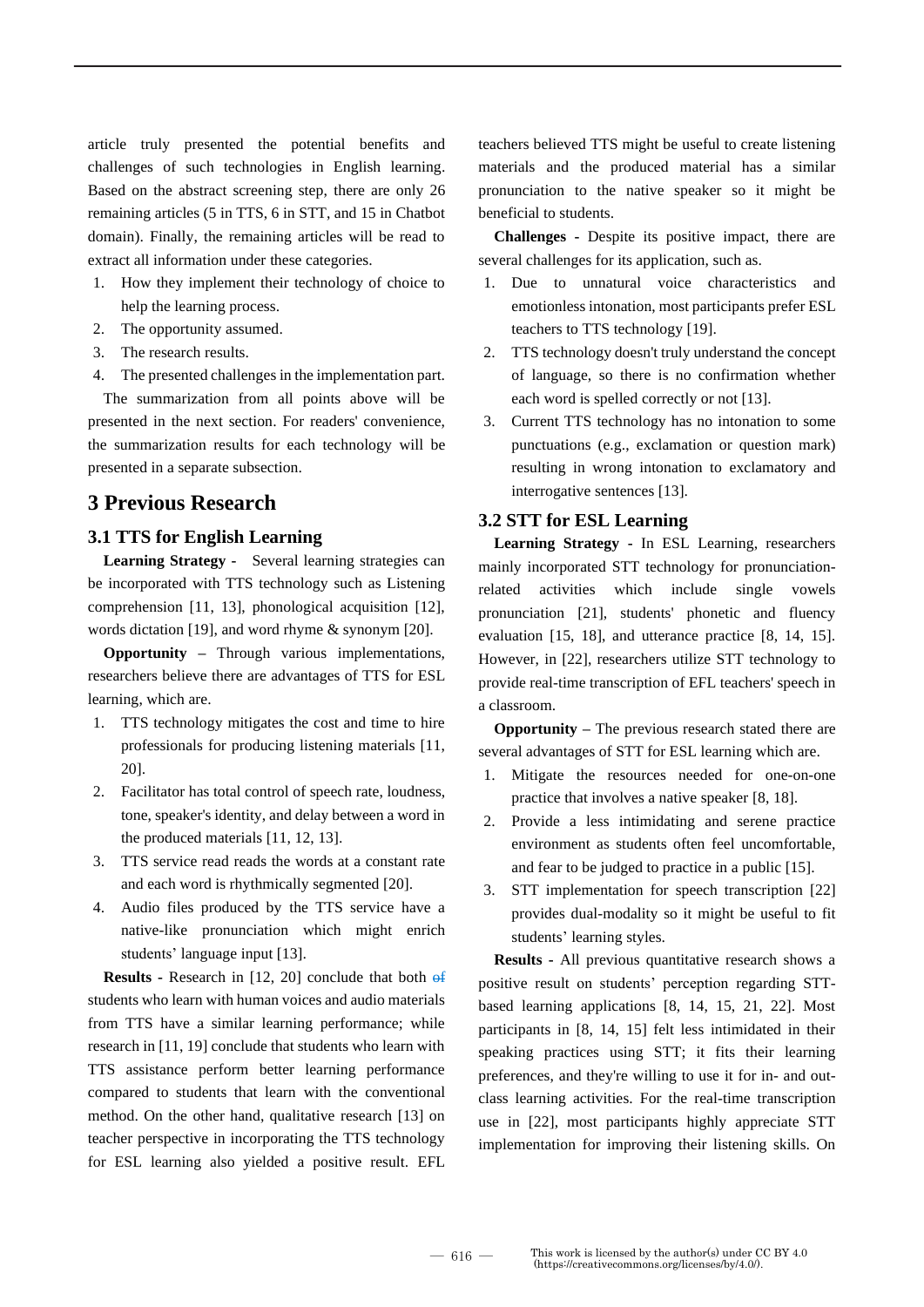the other end, quantitative research in [18] shows that students who use STT for ESL learning have a better speaking performance compared to others who do not.

**Challenges -** Regardless, there are several difficulties mentioned from STT implementation for ESL Learning.

- 1. Small group of students with high language ability finds the visual aspect of STT useless as they processed information directly from speech. [22].
- 2. STT might affect students' speaking performance as they might be slowing their speech on purpose to accentuate clarity [18].
- 3. Considering current STT trained by audio data from native speakers, the recognition rate for ESL students is often low due to their utterances being often mistranslated [8].

#### **3.3 Chatbot for ESL Learning**

For ESL Learning, research in the past utilized chatbots more frequently compared to the other two. Chatbots leverage text or voice modalities to engage in meaningful conversations with students. For chatbot application that interacts through users' utterances, STT and TTS technologies become the two underlying components to process the input and output voice in it. Therefore, the successful application of a voice-based chatbot for ESL learning simply reflects the success of the other two technologies within.

**Learning Strategy -** Researchers primarily implement chatbots as learning tools by making them learners' conversation partners. While researchers in [2, 9, 26, 5, 4] implement a chatbot as a free conversational agent that engages in a diverse and broad conversation, others try to use it to aim at a specific learning objective. For example, researchers in [10] utilized a chatbot to assist students in a writing practice; while in [23], researchers created a chatbot that assists students in their writing activities by finding spelling and grammatical errors in their writing; in other research [24], the chatbot acts as students' virtual reading partner that recommends appropriate readings based on their level and evaluates their reading comprehension.

**Opportunity -** Researchers in the past considered the following advantages when they integrated a chatbot into ESL learning.

- 1. Students learn better when words are presented in spoken forms with a conversational style in which a chatbot is capable of [25].
- 2. Chatbot has a huge potential to help countries with an insufficient number of English native speakers [25, 9].
- 3. Interacting with a chatbot creates a pleasant learning experience for students [3, 6, 26, 27]. A chatbot voluntarily engages in a conversation with students anytime and anywhere [25, 26, 17, 9, 6]. For ESL students with low language and speaking skills, in contrast to a human partner, a Chabot never grows tired and impatient even when a student keeps repeating the same mistake [26, 17, 27].
- 4. Learning with a chatbot allows students to dictate the flow of the conversation to present learning materials according to their needs [3, 6].
- 5. Through multimodality implementation, a chatbot allows students to practice all skills in the English language (speaking, listening, reading, and writing). Moreover, it provides the opportunity for students to make use of diverse vocabulary and sentences structures that they scarcely use [26, 17, 27].

**Results -** The qualitative research result in the past shows a mix between the positive and negative impact of chatbot usage in ESL learning. For the positive part, most participants believed chatbot is beneficial for language learning [10, 16]. Most participants also agreed that a chatbot can hold a native-like conversation that feels authentic [10]. Moreover, in [9], after 10 minutes of weekly engagement with a chatbot in 8 weeks period, students felt more motivated, interested, and confident for their English skills. Participants from various research in [24, 3, 27] perceived chatbot as a better learning partner (more patient, non-judgmental, and more relaxing) compared to the human study partner.

However, research in [4] shows that when students were engaged in a chat session for long enough, they began to lose interest in the chatbot thus leading to a significant decrease in their motivation. Secondly, the previous research [23] finds students feel a conversation with a chatbot was dull as its response are is unvaried. On top of that, chatbot inappropriate and unnatural responses could also lead to a bland conversation that decreases their learning motivation.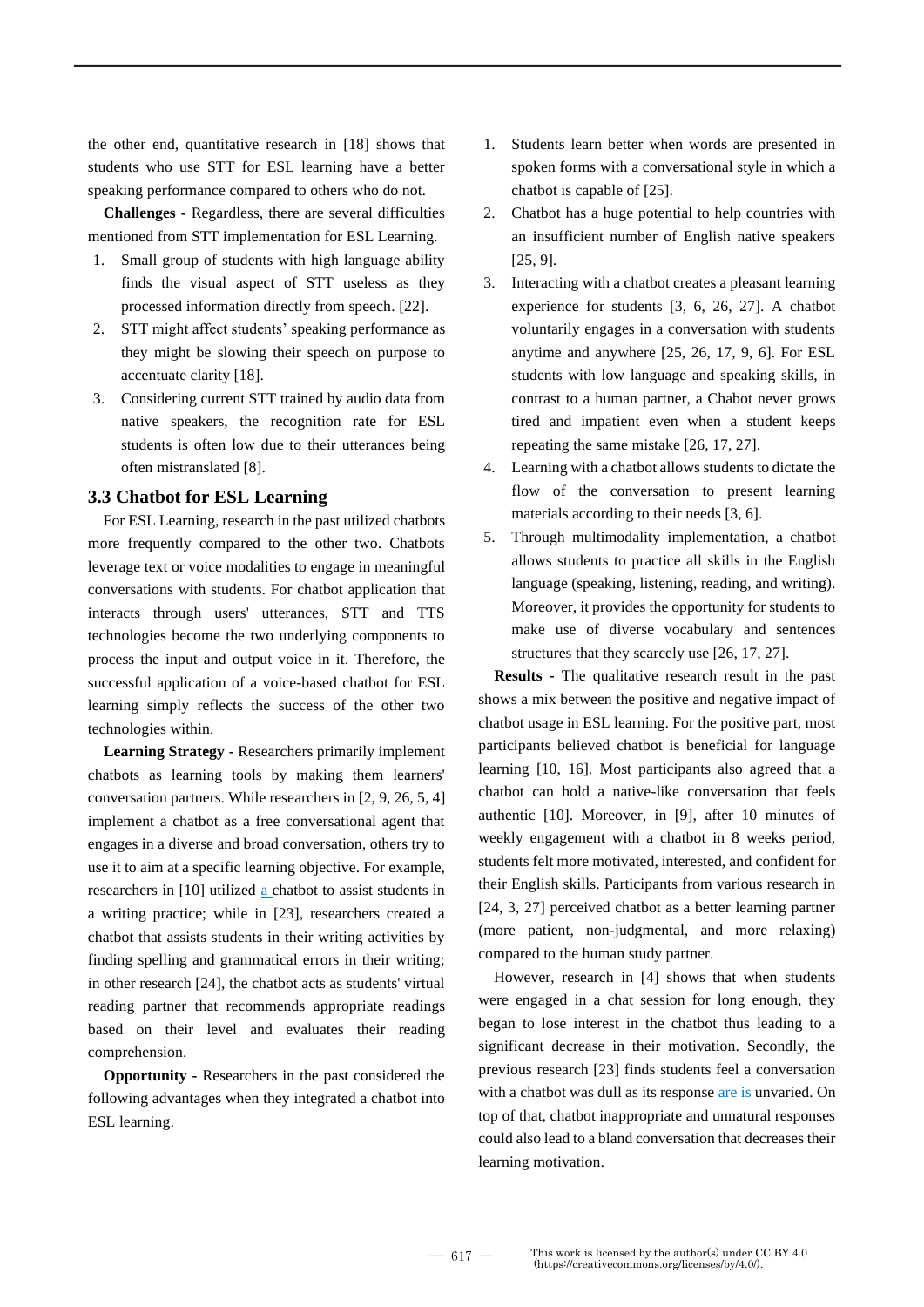On the other hand, most quantitative research showed a positive result of a chatbot on improving students' English performance. In the previous research, after a short term (a week) [7, 10] and a long term (eight weeks) [9] of engagement with a chatbot, students showed a significant vocabulary test score improvement. Moreover, a study in [7] also compared a chatbot and a traditional Listeningand-Repeat (LRE) learning system, its result also shows that students engage 2.1 times longer with a chatbot system compared to the traditional LRE. Other previous research [16, 4] that measure the effects of chatbot usage on English writing skills found a significant improvement in students' words production and grammar skills. Lastly, in [2], researchers found that students who incorporate chatbots into their learning process achieve a better TOEIC Listening and Reading test score compared to others who do not.

**Challenges -** The previous research showed there are several challenges worth considering when chatbot technology is used for ESL learning.

- 1. Students might find the conversation with a chatbot is dull as it often gives monotonous responses [16, 17]. On top of that, the inappropriate responses from chatbots can lead students to frustration thus demotivating them [17].
- 2. Unintellectual nature of chatbot often makes its engagement with students short [17].
- 3. As a conversation partner, chatbots are often programmed for a specific and limited range of topics that don't suit the learners' needs and interests [10, 25].

# **4 Conclusion**

In the last four years, most research showed the practicality and promising result of STT, TTS, and Chatbot for ESL learning. Through the assistance of such technology, teachers can provide a great number of materials and exercises for ESL students. Furthermore, they can also allow students to engage in genuine communication despite their unideal learning environment. However, researchers in [4] argued that the novelty effects might be the main factor of their successful result so in the long term they will not truly contribute to students' English skills. Therefore, to help students in their learning process, it is better to view such technology

as a supportive tool that aimed at a specific learning objective and designed them to fit that.

# **References**

- [1] LeCun, Y., Bengio, Y., & Hinton, G. (2015). Deep learning. nature, 521(7553), 436-444.
- [2] Kim, N. Y. (2018). A study on chatbots for developing Korean college students' English listening and reading skills. Journal of Digital Convergence, 16(8), 19-26.
- [3] Shin, D., Kim, H., Lee, J. H., & Yang, H. (2021). Exploring the Use of An Artificial Intelligence Chatbot as Second Language Conversation Partners. Korean Journal of English Language and Linguistics, 21, 375-391.
- [4] Kim, N. Y. (2019). A study on the use of artificial intelligence chatbots for improving English grammar skills. Journal of Digital Convergence, 17(8), 37-4.
- [5] Fryer, L. K., Ainley, M., Thompson, A., Gibson, A., & Sherlock, Z. (2017). Stimulating and sustaining interest in a language course: An experimental comparison of Chatbot and Human task partners. Computers in Human Behavior, 75, 461-468.
- [6] Nghi, T. T., & Phuc, T. H. Bots as Foreign Language Learning Tools: From Theory To Practice.
- [7] Ruan, S., Jiang, L., Xu, Q., Liu, Z., Davis, G. M., Brunskill, E., & Landay, J. A. (2021, April). EnglishBot: An AI-Powered Conversational System for Second Language Learning. In 26th International Conference on Intelligent User Interfaces (pp. 434- 444).
- [8] Shishido, M. (2018, June). Developing e-learning system for English conversation practice using speech recognition and artificial intelligence. In EdMedia+ Innovate Learning (pp. 226-231). Association for the Advancement of Computing in Education.
- [9] Kim, N. Y. (2018). Chatbots and Korean EFL students' English vocabulary learning. Journal of Digital Convergence, 16(2), 1-7.
- [10] Alsadoon, R. (2021). Chatting with AI Bot: Vocabulary Learning Assistant for Saudi EFL Learners. English Language Teaching, 14(6), 135- 157.